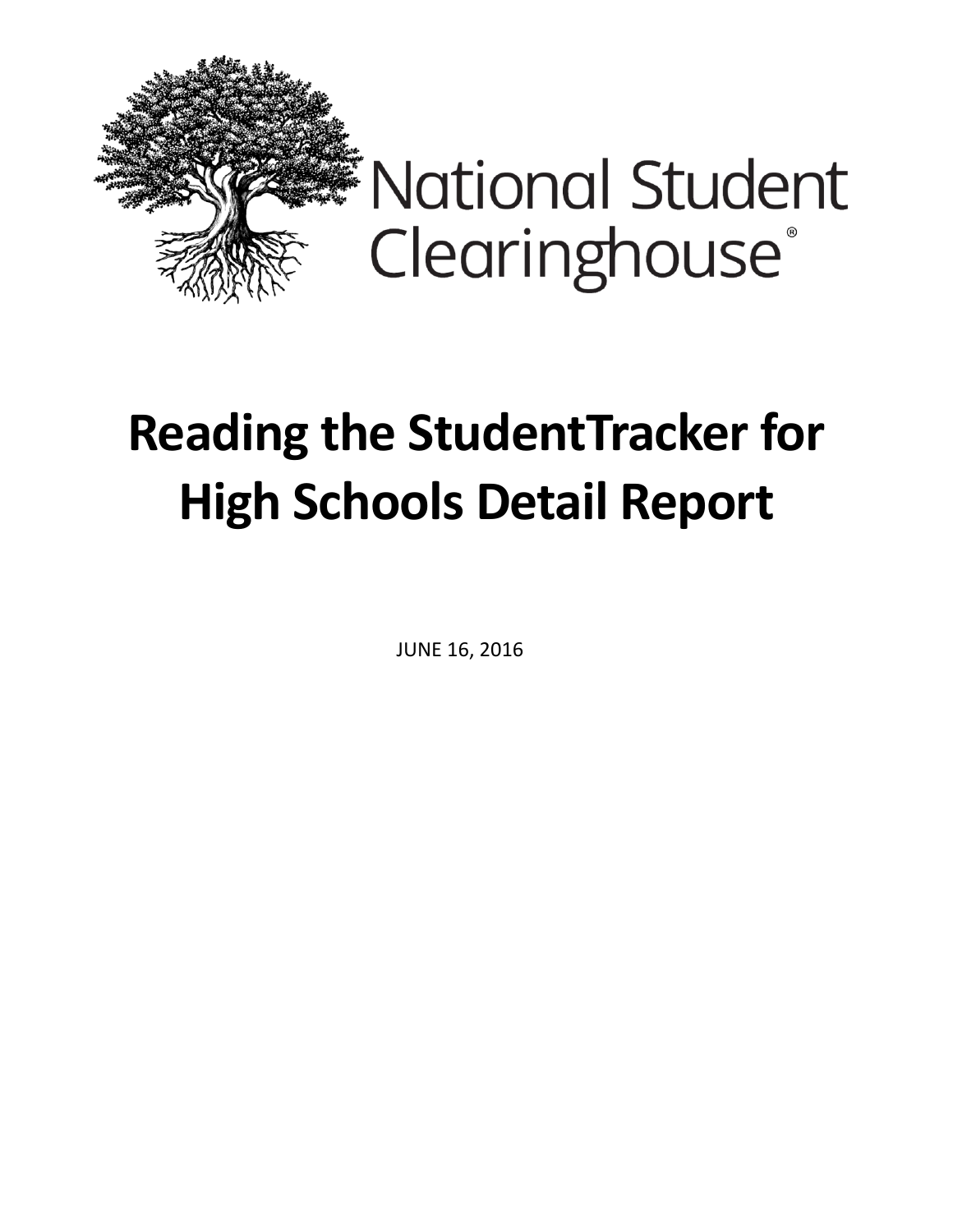

## **Reading the StudentTracker for High Schools Detail Report**

This guide will help you read the detail report that you will receive from the Clearinghouse whenever you make a StudentTracker inquiry. The detail report is always returned to you as a .CSV file. All dates will be returned in YYYYMMDD format. For reference purposes, the sample report in this guide contains annotations, formatting and a lettered header row that is not part of the report that you will receive. If you have any questions or need assistance, contact [studenttracker@studentclearinghouse.org.](mailto:studenttracker@studentclearinghouse.org)

| <b>COLUMN</b>   | <b>FIELD NAME</b>                     | MAX.           | TYPE*          | <b>DESCRIPTION</b>                                                                                                                                                                                                                                                                                                                                                                                                 |
|-----------------|---------------------------------------|----------------|----------------|--------------------------------------------------------------------------------------------------------------------------------------------------------------------------------------------------------------------------------------------------------------------------------------------------------------------------------------------------------------------------------------------------------------------|
| <b>POSITION</b> |                                       | <b>LENGTH</b>  |                |                                                                                                                                                                                                                                                                                                                                                                                                                    |
| $\overline{A}$  | Your Unique Identifier                | 16             | <b>AN</b>      | The student identification number as provided in your<br>graduate or request file. In order to preserve formatting,<br>each identifier ends with an underscore (e.g., 123456_).                                                                                                                                                                                                                                    |
| B               | <b>First Name</b>                     | 40             | A              | Student's first name as provided in your graduate or<br>request file.                                                                                                                                                                                                                                                                                                                                              |
| $\mathsf{C}$    | Middle Initial                        | 40             | $\overline{A}$ | Student's middle name or initial as provided in your<br>graduate or request file.                                                                                                                                                                                                                                                                                                                                  |
| D               | Last Name                             | 40             | A              | Student's last name as provided in your graduate or<br>request file.                                                                                                                                                                                                                                                                                                                                               |
| E               | <b>Name Suffix</b>                    | 5              | $\mathsf{A}$   | Name suffix as provided in your graduate or request file<br>(e.g., III, Jr, Sr).                                                                                                                                                                                                                                                                                                                                   |
| F               | Requestor Return Field                | 50             | AN             | If you submitted a graduate file and included the student<br>Social Security number, it will be returned in this field. If<br>you submitted a request file, the data you provided in<br>this field will be returned unaltered (e.g., cohort<br>identification, etc.). If no data was provided, the field is<br>blank. In order to preserve formatting, each identifier<br>ends with an underscore (e.g., 123456_). |
| G               | Record Found Y/N                      | $\mathbf{1}$   | $\overline{A}$ | Y = Detail report contains student's postsecondary record<br>N = Detail report does NOT contain student's<br>postsecondary record                                                                                                                                                                                                                                                                                  |
| H               | High School Code                      | 6              | AN             | ACT code of the high school that the student attended as<br>indicated in your graduate or request file.                                                                                                                                                                                                                                                                                                            |
| $\mathbf{I}$    | <b>High School Graduation</b><br>Date | 8              | $\mathsf{N}$   | Graduation date or last date of attendance as provided in<br>your graduate or request file.                                                                                                                                                                                                                                                                                                                        |
| J               | College Code/Branch                   | 9              | $\mathsf{N}$   | OPE/FICE code of the college that the student attended.<br>This is the six-digit college code, a hyphen, and then the<br>two-digit branch code.                                                                                                                                                                                                                                                                    |
| K               | <b>College Name</b>                   | 40             | <b>AN</b>      | Name of the postsecondary institution that the student<br>attended.                                                                                                                                                                                                                                                                                                                                                |
| L               | <b>College State</b>                  | $\overline{2}$ | A              | State in which the postsecondary institution that the<br>student attended is located. The common USPS state<br>abbreviations are used.                                                                                                                                                                                                                                                                             |